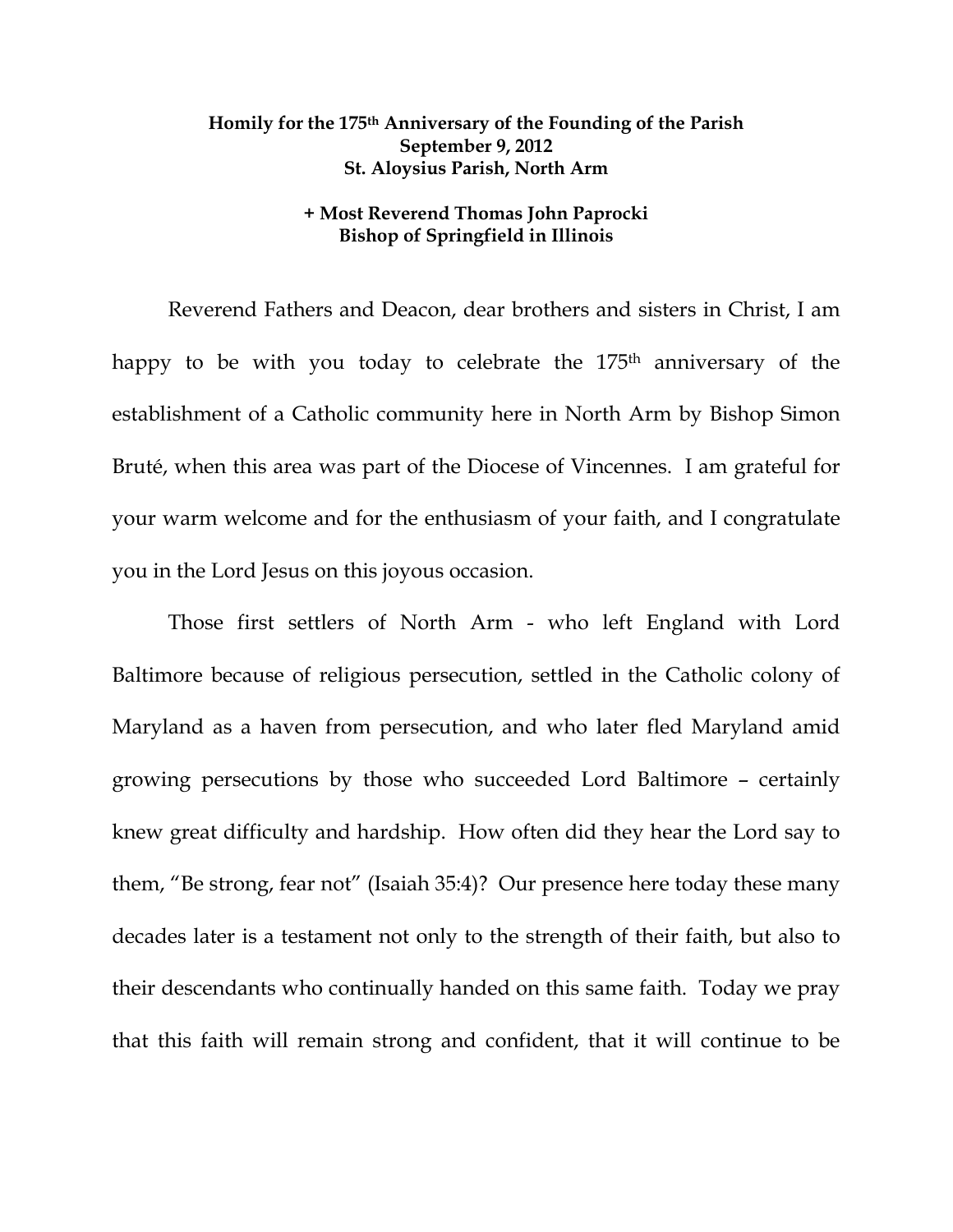handed on so that those who face coming persecutions will not fear, but remain strong in the Lord Jesus Christ.

The most common fear among men and women of our time is the fear of public speaking. Many among us would sooner jump out of an airplane than they would address a crowd. To speak is not always easy. Sometimes we stumble to find the proper words; sometimes we rush our words together; and sometimes we speak incoherently.

Speaking is something that must be learned, first from our parents who – we pray – whisper gentle words of love to us and, as we grow older, begin to teach us to form our sentences and to express our thoughts. We spend so many years as children learning about sentence structure, proper grammar and the best manner in which to address an audience.

Even those who gain their hearing as adults must often be taught how to speak, because they have not previously heard the mannerisms that make our speech understandable to one another.

But the man in the Gospel today is not like this: Jesus opens his ears and "his speech impediment was removed, and he spoke plainly" (Mark 7:). Having never before heard the tongues of men, the man's ears are opened and without teaching or training he simply begins to speak. What did he say?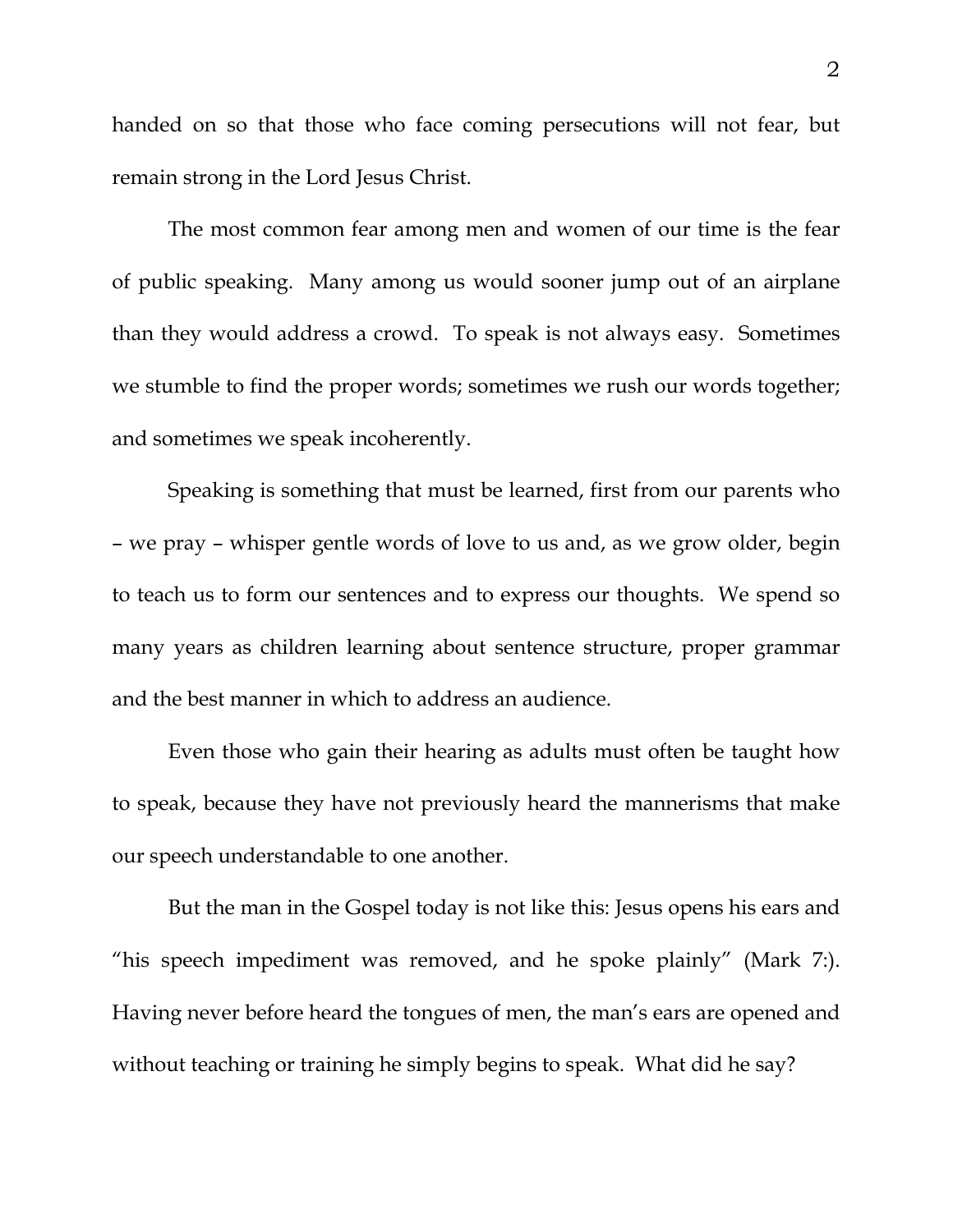That man surely knew the prophecy of Isaiah, that on the day of the Lord, "Then will the eyes of the blind be opened, and the ears of the deaf will be cleared; then will the lame leap like a stag, then the tongue of the mute will sing" (Isaiah 35:5-6). Surely, with his ears opened and his tongue freed, that man spoke plainly, saying, "Praise the Lord, my soul!" (Psalm 146:1). In this man, we see clearly that God chose those who are poor in this world to be rich in faith (cf. James 2:5).

 Saint Mark tells how Jesus arrived in the mainly pagan area of the Decapolis and this deaf man, who also had an impediment in his speech, was brought to him. Presumably it was his friends who brought him. They hoped Jesus would lay his hands on him, but in fact he performed a more elaborate ritual than that – one that hinted at what would happen to deaf ears and a speechless tongue. When the man is first brought to Jesus, the Lord "took him off by himself away from the crowd" (Mark 7:33). In this we learn that Jesus desires to meet us personally, not simply as one person among many, but to speak to us individually, to heal us and call us each to a life of discipleship. In this simple act, the tenderness of his compassion is shown. He will not allow the man's healing to become a spectacle for the crowd, but will love him personally and ask for his love in return. Taking the man to one side, he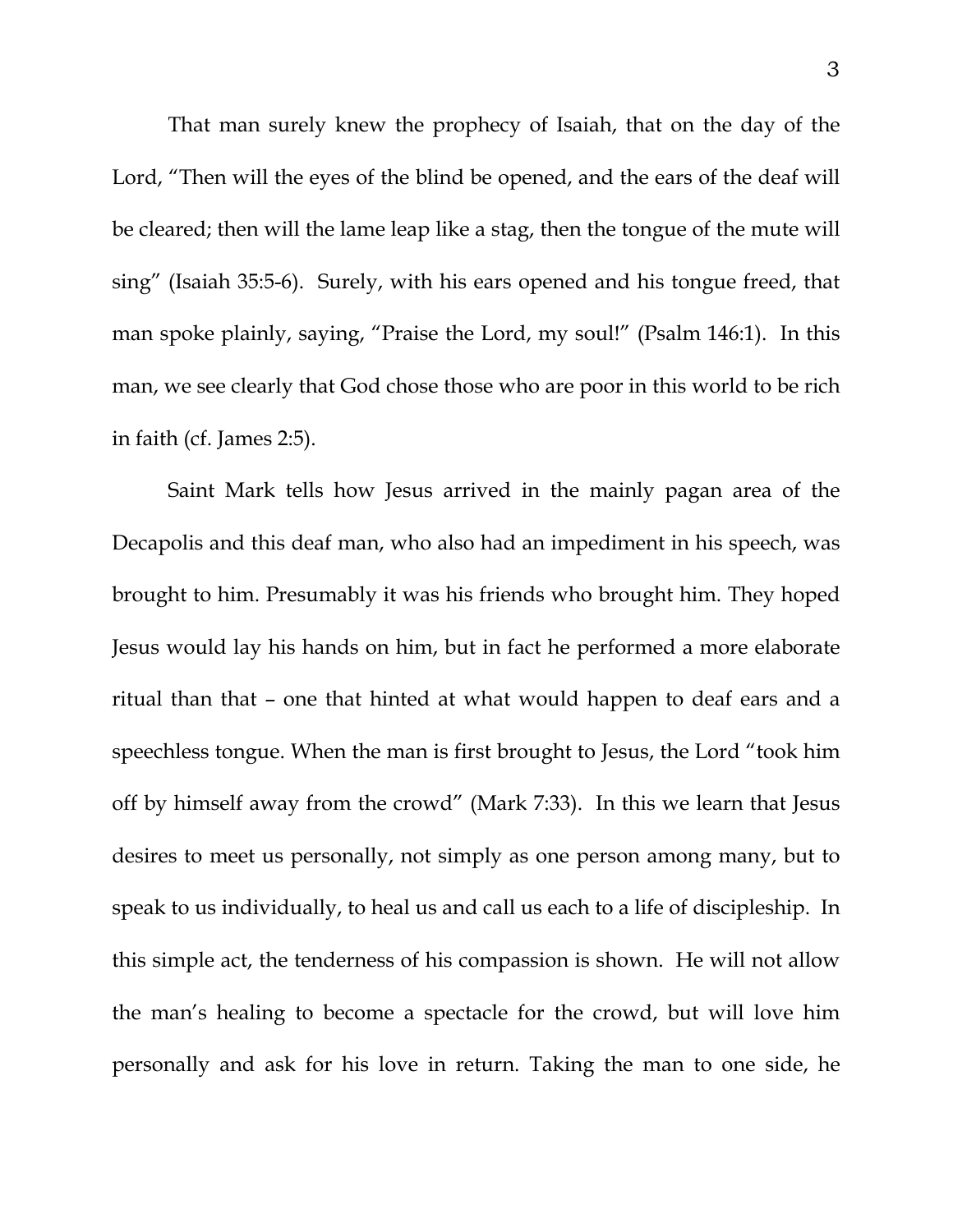slipped his finger into his ears and touched the man's tongue with spittle (in those days it was commonly believed that spittle had curative properties). Then, with a word of command, Jesus said, "Be opened" – Mark has preserved the word Jesus used in the original Aramaic form, "Ephphatha" – the man is set free from his disabilities: sight and speech are restored.

 An intriguing feature of this miracle is that the Greek word translated "impediment in his speech" is very rare; in fact, it appears nowhere else in the New Testament and even in the Greek version of the Old Testament it appears on only one occasion. In fact that one occasion is in the passage that we heard in today's first reading. There, Isaiah the prophet speaks of the wonders that will occur when the Lord makes his great intervention in human history: "Look," he cries, "your God is coming... Then the eyes of the blind shall be opened, the ears of the deaf unsealed, then the lame shall leap like a deer and the tongues of the mute sing for joy." However, the Greek word Isaiah uses in the phrase "the tongues of the mute sing for joy" is that same rare word which was used of the man with a speech impairment in the Gospel. So Mark is dropping a heavy hint, a clue, if you like, as to who Jesus really is; he's telling us that his life is the fulfillment of Isaiah's prophecy – the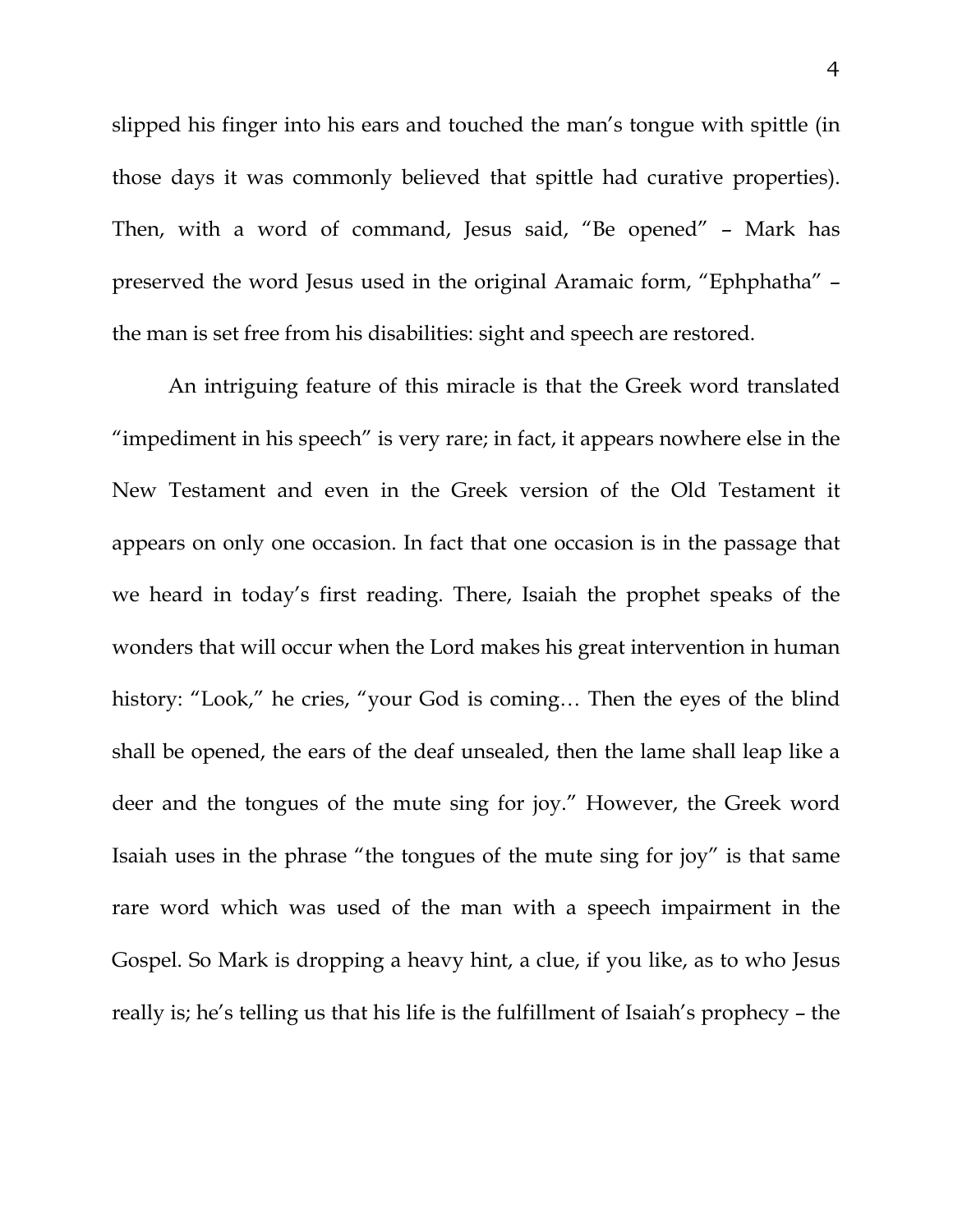age of the Messiah has already arrived in the person of Jesus. Through him God's intervention in human history has become a reality.

We also see here the man's humility in the presence of the One of whom it was written: "Here is your God, with divine recompense he comes to save you" (Isaiah 35:4). Despite the peculiarity of the manner with which Jesus chose to heal him, the man does not protest, nor does he seek to leave the Lord. Rather, he submits himself to Jesus because he trusted that "the LORD sets captives free" (Psalm 146:7). Do you and I trust this same promise?

When the Lord seeks to draw near to us, to take us away from the crowd to be alone in his presence, how often do we resist? When he stretches out his hand to heal us – especially in the Sacrament of Reconciliation – how often do we pull back from him? Why do we not hear the Prophet Isaiah say to us, "Thus says the Lord: Say to those whose hearts are frightened: Be strong, fear not!" (Isaiah 35:4)?

In a few minutes, you will come up to receive Our Lord in Holy Communion. As you approach to receive the Blessed Sacrament, I, or one of the priests, deacons or extraordinary ministers of Holy Communion will hold up the host before your eyes. What will you see? Just a wafer? A piece of bread? Or will your eyes be open to see the Body of Christ? We will then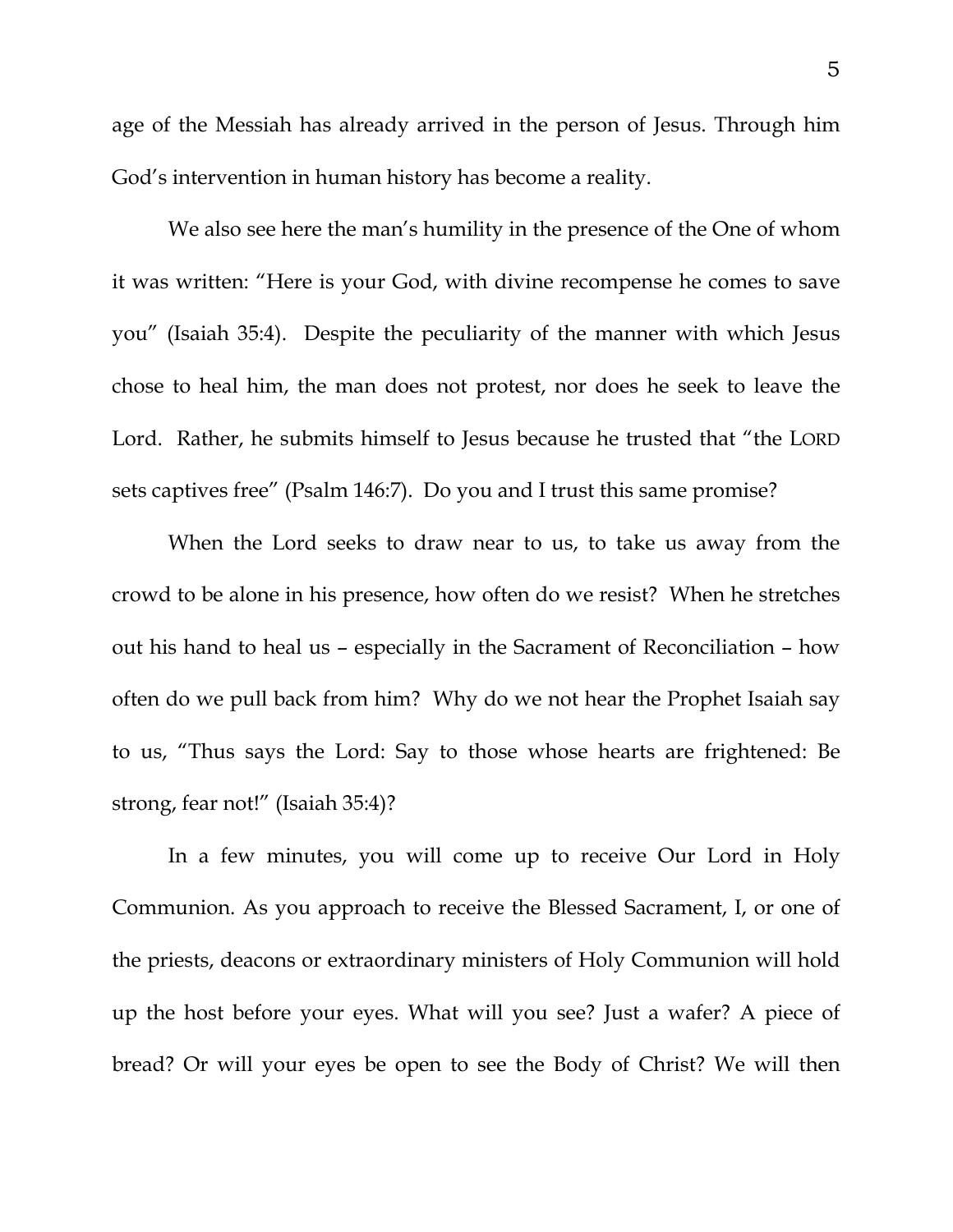indeed proclaim, "The Body of Christ." What will you hear? The same words that you hear so frequently that you almost don't catch their profound significance? Or are your ears open to hear the announcement that you are in the presence Christ your King? How will you respond? Will you mumble a perfunctory response out of habit, or will you proclaim a sincere, "Amen," a word that means, "Yes, indeed, it's true: I really do believe that I am receiving Christ my Lord and Savior!"

Today we hear the evocative promise of the Lord: "The burning sands will become pools, and the thirsty ground, springs of water" (Isaiah 35:7). In these recent months we know very well how thirsty the ground can be and what it means for springs of water to suddenly be found. At the same time, we also know that deep within each of us is a longing - a thirst - which we cannot fully satisfy; it is a thirst for the Lord himself. Just as the parched earth longs for rain, so do our souls thirst for God.

Saint Justin Martyr teaches us that "the fountain of living water that gushed forth upon a land devoid of the knowledge of God," the living water promised by Isaiah, "was our Christ, who made his appearance on earth in the midst of [the] people and healed those who from birth were blind and deaf and lame. He cured them by his word, causing them to walk, to hear